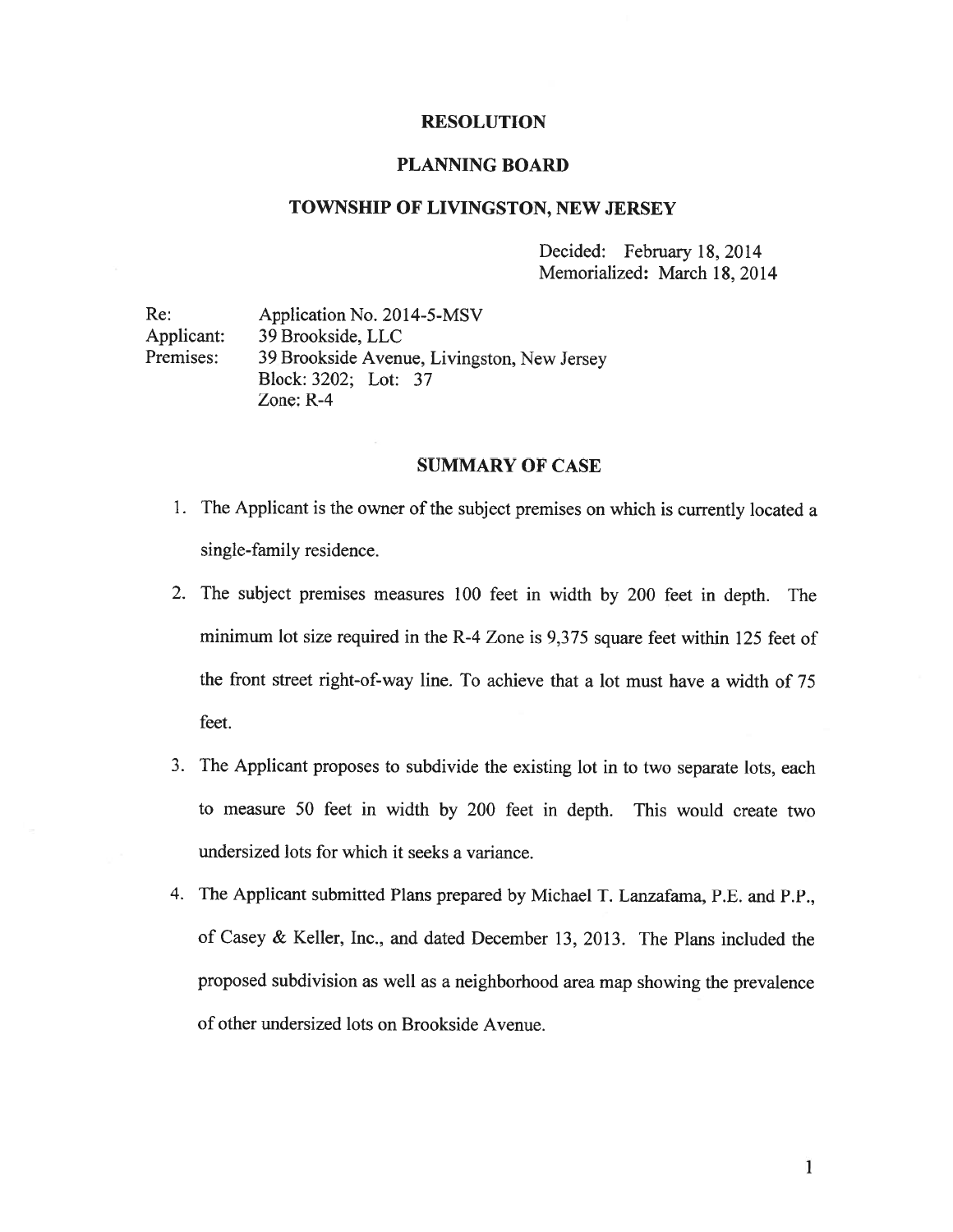- 5. The Applicant was represented by Stephen A. Geffner, Esq., of Schenck, Price, Smith & King, LLP. All taxes have been paid and the Applicant has provided proo<sup>f</sup> of notice by publication and by service of all property owners within <sup>200</sup> feet of the premises. <sup>A</sup> hearing was heard before the Board on February 18, 2014.
- 6. The Applicant presented as its only witness Gary Szelc, of Casey & Keller, admitted as an exper<sup>t</sup> in Planning and Engineering.
- 7. Members of the public appearing in opposition to the Application and testifying were Steven Weber of 21 Brookside Avenue and James Cowan of 3 Glannon Road.

#### FINDINGS OF FACT

1. The subject premises is currently used for <sup>a</sup> one-family residence. The existing home is propose<sup>d</sup> to be demolished upon the gran<sup>t</sup> of the subdivision and <sup>2</sup> separate one-family homes are planned to be built on the subdivided lots. The Applicant presented testimony that within 400 feet to the east on either side of the the street, and to the west to the intersection of Brookside Avenue and Glannor Road, at least 52% of all homes are on lots that have frontage of <sup>50</sup> feet or less. The Applicant presented historical data that shows that the neighborhood was originally subdivided in <sup>1925</sup> into <sup>50</sup> by <sup>200</sup> foot lots, and that the subject property was still maintained as <sup>2</sup> separate lots as recently as 1968, with <sup>a</sup> house straddling the common lot line. At some point thereafter, upon the Township re designation of lots, the property was merge<sup>d</sup> into <sup>a</sup> single lot. The merger appears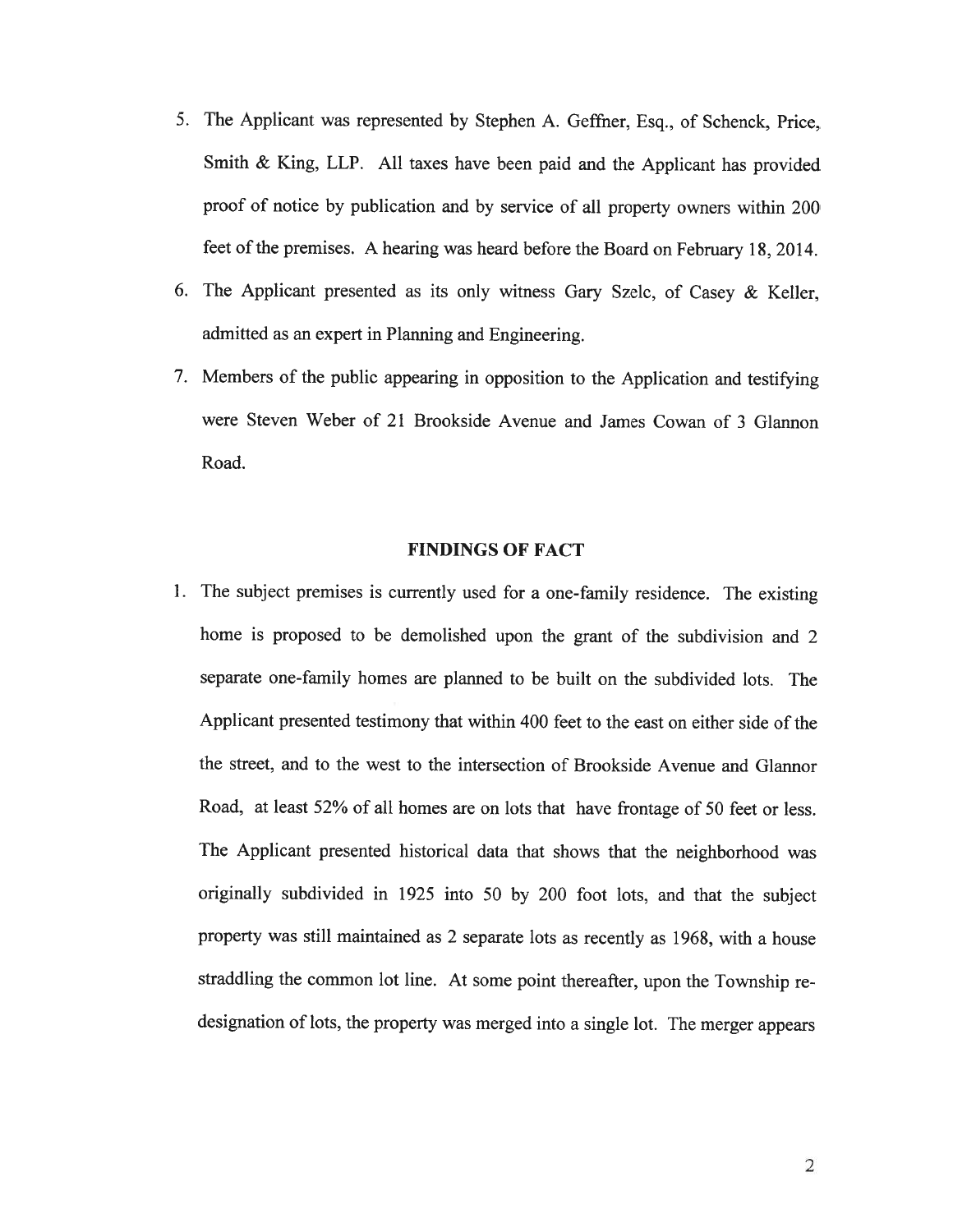to have been appropriate for this property although not initiated by any current or former owner.

2. The Applicant presented testimony that the Applicant requires two variances for the subdivision, which are:

A: Township Code Section 170-99.C.(5) requires that lot size be a minimum of 9,375 square feet within 125 feet from the front street right-of-way line. With <sup>a</sup> 50-foot width, each lot would only measure 6,250 square feet within that depth; resulting in <sup>a</sup> variance requirement of 3,125 square feet for each lot.

B: In order to meet the minimum area requirement, <sup>a</sup> lot would need <sup>a</sup> minimum lot frontage of <sup>75</sup> feet in the R-4 Zone; whereas <sup>50</sup> feet is proposed; resulting in <sup>a</sup> reques<sup>t</sup> for <sup>a</sup> 25-foot frontage variance for each proposed lot.

3. Gary Szelc, the exper<sup>t</sup> engineering and <sup>p</sup>lanning witness for the Applicant, testified that the variances requested should be granted under the provisions of N.J.S. 40:55D-70.c.(2) because it meets the intent and purpose of the Municipal Land Use law by providing an appropriate use for the development of land and the establishment of appropriate population densities, and will contribute to the wellbeing of the neighborhood and community. It provides sufficient space in appropriate locations for appropriate residential use and will be in harmony with the existing neighborhood character. Of the properties on both sides of the street within 400 feet to the east and to the intersection with Glannon Road to the west, <sup>62</sup> percen<sup>t</sup> have area that is the same or less than propose<sup>d</sup> and <sup>52</sup> percen<sup>t</sup> have frontage of <sup>50</sup> feet or less. Mr. Szelc further indicated that the purposes of the Municipal Land Use law would be advanced by <sup>a</sup> deviation from the existing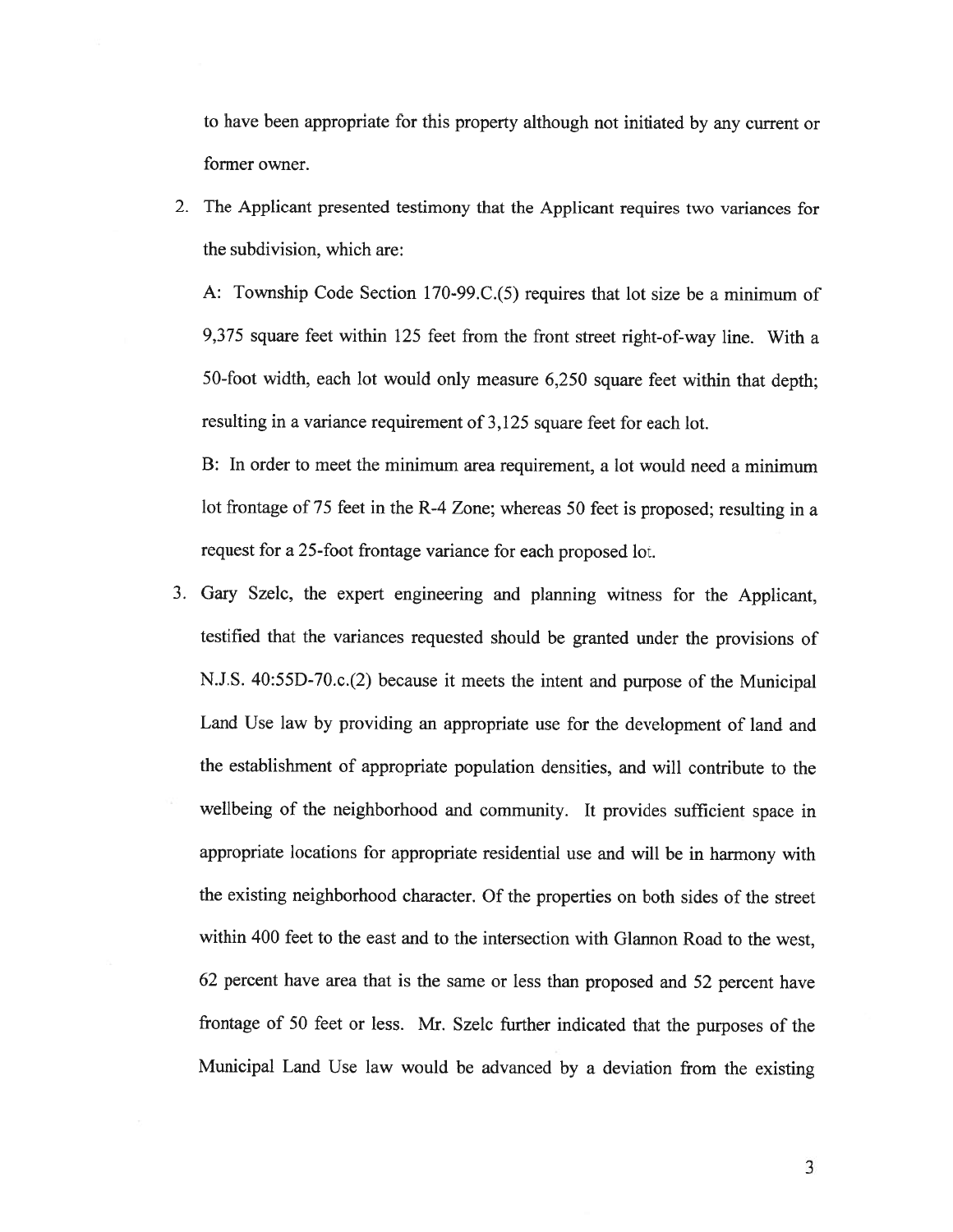Zoning Ordinance and the benefits would substantially outweigh any detriment. There would be no substantial detriment to the public good and no substantial impairment of the intent and purpose of the Zone Plan and Zoning Ordinance. Mr. Szelc noted that the lot as it is currently configured could have constructed on it <sup>a</sup> much larger home than those proposed, and that such <sup>a</sup> house would not be in character with the rest of the neighborhood, in that the size and dimensions of such <sup>a</sup> larger permitted house would far exceed the other residential structures on the street.

4. The Applicant agreed that the existing Ordinance for the R-4 Zone would limit the size of <sup>a</sup> house to <sup>a</sup> maximum of approximately 3,000 square feet and indicated it would agree to <sup>a</sup> condition that the footprint of any future home would not exceed 1,600 square feet, and that it would not reques<sup>t</sup> any bulk variances for any such development. The Applicant also agree<sup>d</sup> that the existing structure would be demolished before the recording of the subdivision Deed.

#### CONCLUSIONS OF THE BOARD

- 1. The Board concludes that the Application for <sup>a</sup> minor subdivision of the existing Site be and is hereby granted with the variances and conditions as set forth hereinafter.
- 2. The Applicant's exper<sup>t</sup> testimony was that only 52% of the lots within <sup>400</sup> feet had frontage of 50 feet or less, so that the 60% threshold in Code Section <sup>1</sup> 70.87.G was not met for establishing consistency with neighborhood character.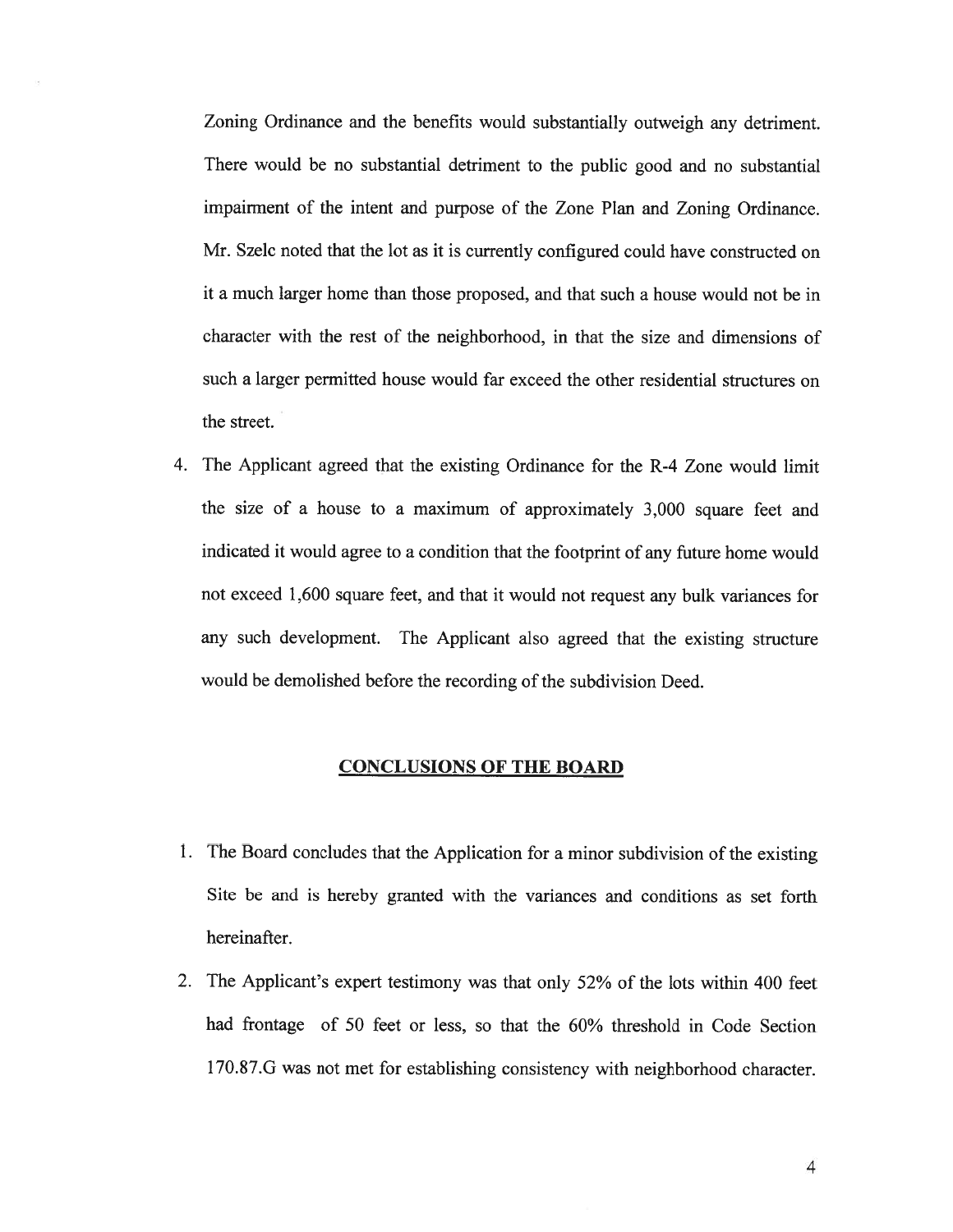The Board finds that the Code provision is expressly stated to be "guidance", and that the Applicant's Exhibit A-i demonstrates that of the four lots to the East on the same side of the street but beyond <sup>400</sup> feet, three have frontage width of <sup>50</sup> feet. The Board finds that the Applicant's proposed frontages are consistent with the neighborhood character.

The Board grants the variances requested by the Applicant as follows:

A: <sup>A</sup> variance of 3,125 square feet for the area of each lot is hereby granted from the provisions of Township Code Section 170-99.C.(5) which requires that lot size be a minimum of 9,375 square feet within 125 feet of the front street right-of-way line.

B: <sup>A</sup> 25-foot street frontage width variance for each new lot is hereby granted from the provisions of Township Code Section 170-99.C.(5) that result in <sup>a</sup> required minimum lot frontage of 75 feet in the R-4 Zone; whereas 50 feet for each lot is proposed.

The Board finds that the variances will allow the property to be developed in <sup>a</sup> manner more consistent with the neighborhood and the intent and purpose of the Zoning Ordinance, in that <sup>a</sup> home constructed on the current oversized lot could be far larger than either of the two proposed and out of character with the neighborhood. Accordingly, the variances will allow <sup>a</sup> better zoning alternative than provided by the Ordinance. The variances will not impair the intent and purpose of the Zone Plan and Zoning Ordinance, will not have any substantial detriment to the public good, and the benefits of the approva<sup>l</sup> will substantially outweigh any detriment.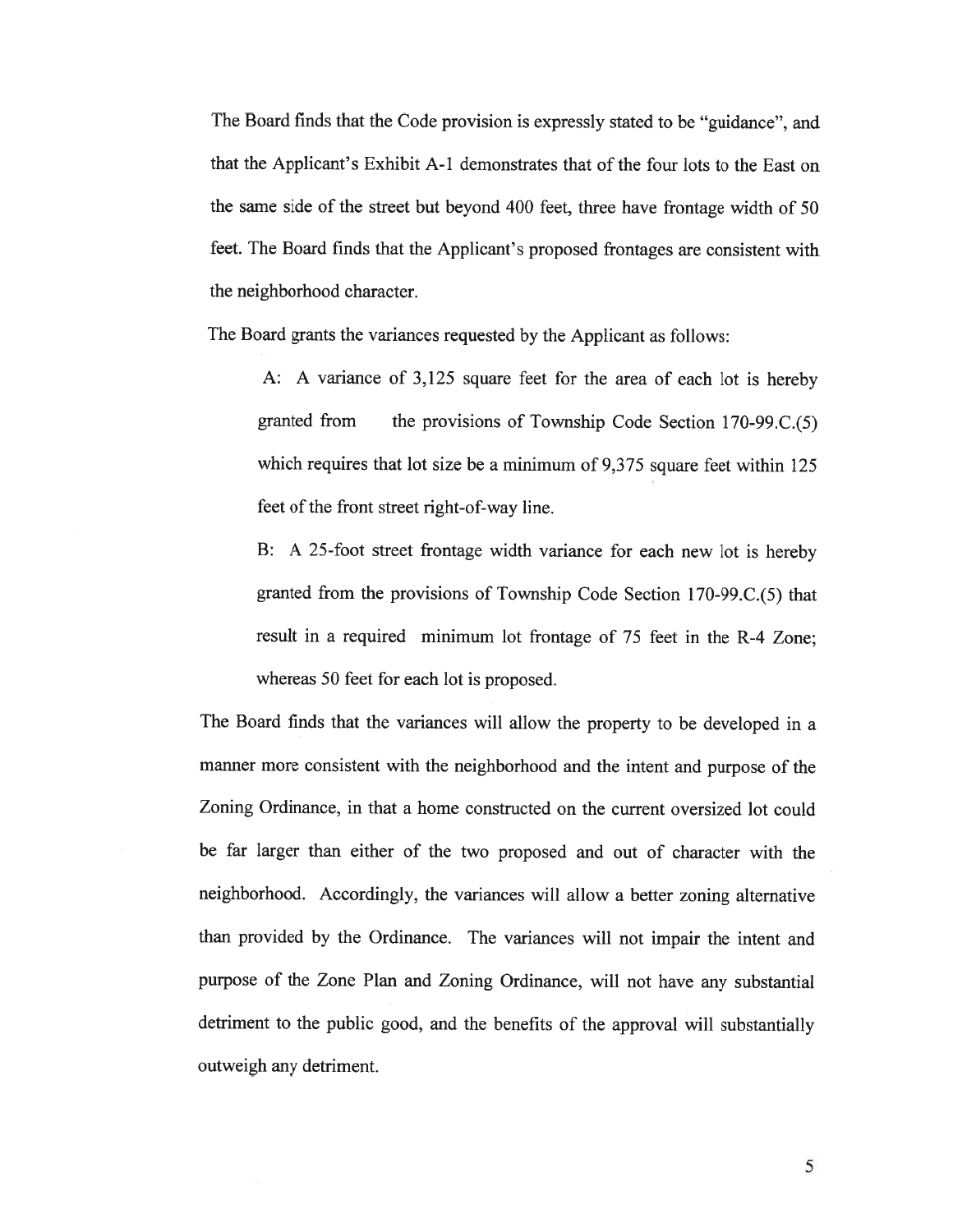3. This approva<sup>l</sup> is subject to the following conditions agreed to by the Applicant:

A: The existing building on the Site shall be demolished before recording of the subdivision Deed. Accordingly, Lot 37 Block 3202 shall be subdivided into <sup>2</sup> lots of equa<sup>l</sup> size, each measuring <sup>50</sup> feet in width by 200 feet in depth and shall be assigned such lot numbers are as determined by the Township Tax Assessor.

B: Any structure built on <sup>a</sup> new lot shall comply with the bulk requirements for the R-4 Zone, including the limitations on habitable floor area and habitable floor area ratio, and the Applicant shall not seek any variances from such requirements in the construction of said structure. This condition shall be included in each of the recorded deeds for the new lots.

C: The Applicant shall comply with numbers 2, 3, 4, 6, 8, 10, 11, 18 and 19 of the attached Model Conditions of Approval hereby incorporated herein.

NOW THEREFORE, for the reasons set forth herein and as stated on the record by the Members of the Planning Board of the Township of Livingston and consistent with the proofs and testimony presented at the hearing it resolved that the Board does hereby approve and gran<sup>t</sup> the application for subdivision into two lots with the variances set forth herein and subject to the terms and conditions set forth herein.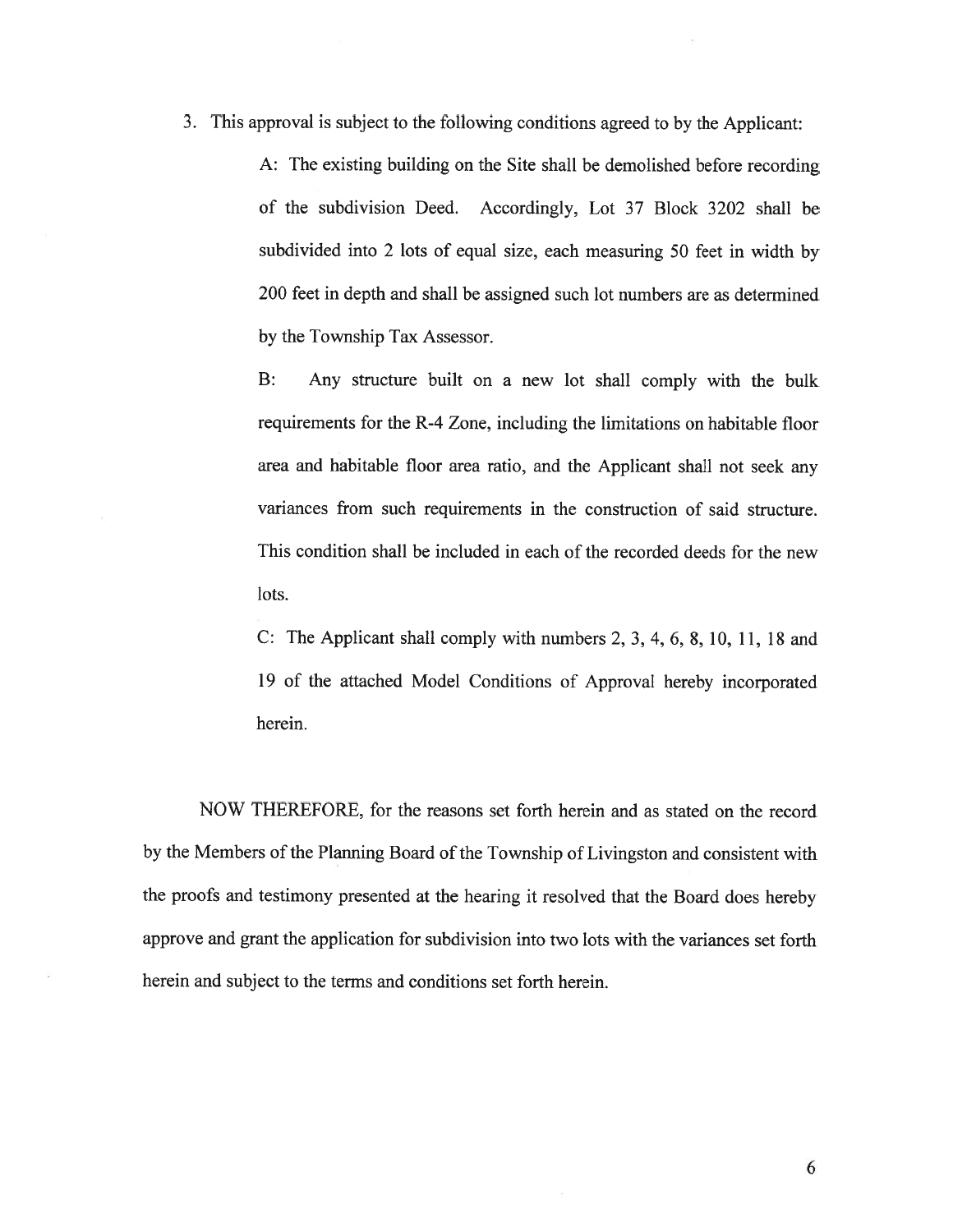This is <sup>a</sup> memorialization of the decision of the Planning Board of the Township of Livingston made in <sup>a</sup> meeting on February 18, <sup>2014</sup> wherein Board Members Kimmel, Santola, Dinar, Klein, Alternate No. <sup>1</sup> Alvarez (in <sup>p</sup>lace and stead of Member Leopold) and Alternate No. <sup>2</sup> Wishnew (in <sup>p</sup>lace and stead of Member Meade) voted in favor of the Application, and Board Member Anthony voted not to approve.

Peter M. Klein, Chairman

<sup>I</sup> hereby certify this to be <sup>a</sup> true and accurate copy of the Resolution adopted by the Planning Board of the Township of Livingston in Open Conference Meeting on March 18, <sup>2014</sup> memorializing the decision of the Planning Board made on February 18, 2014.

ackie Coombs-Hollis, Secretary

### PLANNING BOARD, TOWNSHIP OF LIVINGSTON

Model Conditions of Approval (As Amended through February 12, 2013)

Every application turns on its own facts and is judged on its own merits. Listed below are models of conditions which may be considered "standard". <sup>A</sup> standard can be tailored to specific circumstances, and may not always apply. Other or additional conditions may be tailored for any application.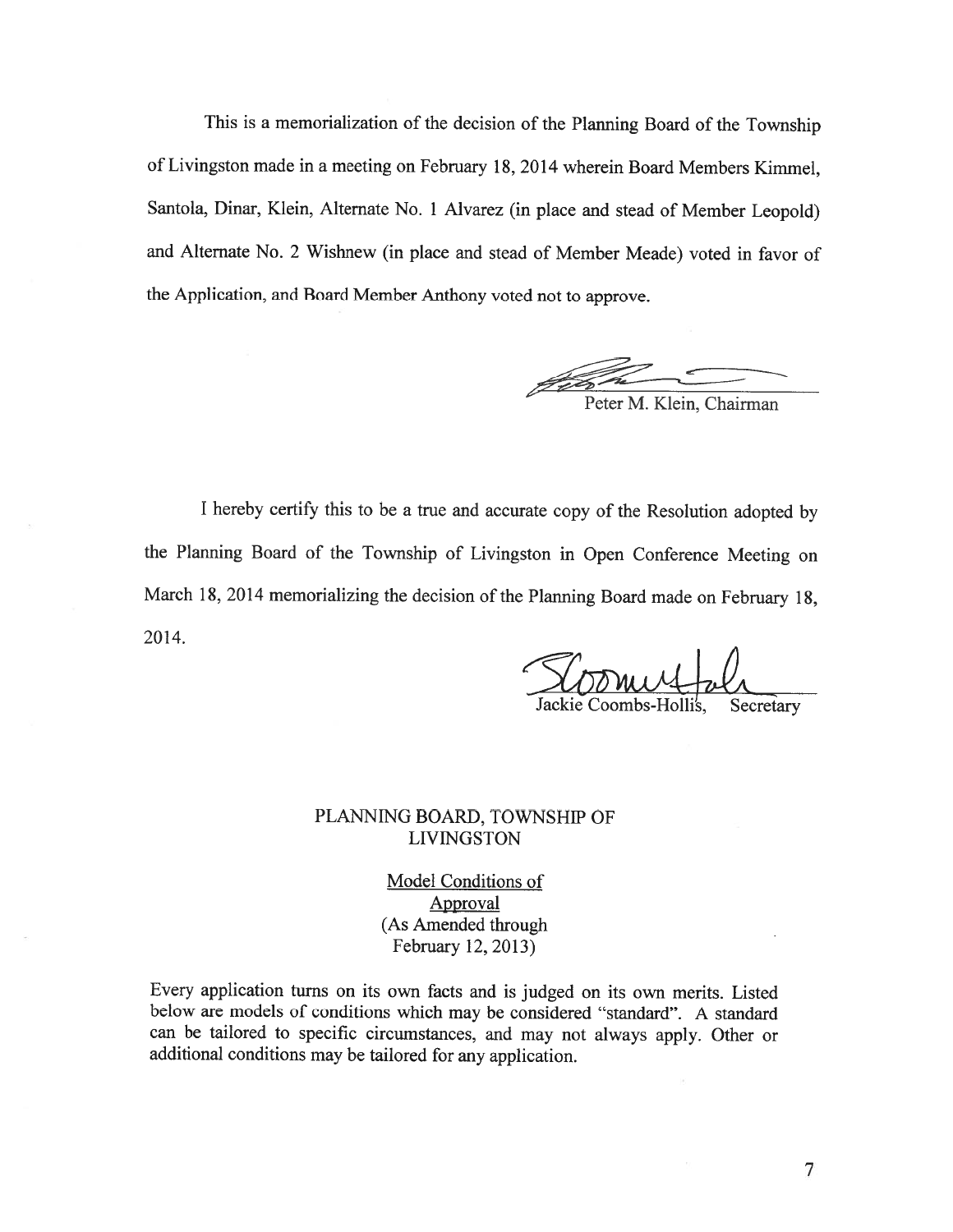### 1. Architecture

- a. Rooftop ancillary structures and equipment (other than alternative small energy systems and communications equipment) shall be screened by material compatible with the exterior finish of the building and matching the exterior color of the building as closely as possible.
- b. Enclosures of trash bins, recycling bins or dumpsters shall be of the same type of materials and the same color as the exterior finish of the building.

### 2. Blasting

In the event that blasting be necessary on the Site, the following conditions shall apply in addition to all requirements of federal law or regulations:

- a. All blasting operations shall be performed in strict compliance with N.J.S.A. 21:1A-128 *et seq.* and N.J.A.C. 12:190-1.1 *et seq.*, or superseding requirements.
- b. <sup>A</sup> pre-blast inspection of all structures on all properties adjacent to the Site or within 200 feet of the intended blasting location (whichever is the greater distance) shall be conducted at Applicant's expense. It shall be conducted no more than 60, nor less than 30, days before blasting commences. A written report of the inspection results shall be provided to the owner of each structure inspected within 10 days after completion of the inspection.
- c. Blasting shall occur only between 10:00 a.m. and 3:00 p.m. on Monday through Friday. Blasting during other hours may be permitted, temporarily, by the Township Engineer upon his finding that <sup>a</sup> condition constituting an emergency exists and necessitates such permission.
- d. Applicant shall coordinate all blasting with the Livingston Police and Fire Departments. If traffic control is required, it shall be provided at Applicant's expense.
- e. Applicant shall give the Township Engineer, the Chief of Police, the Fire Chief, and all owners of structures required to be inspected under "b" above, written notice of scheduled blasting operations to be received not less than 20 days, nor more than 40 days, prior to their commencement. If scheduled blasting operations are delayed or suspended they shall not be resumed until new notice has been <sup>g</sup>iven and received. All notices shall include the name and telephone number of Applicant's representative for purposes of receiving and responding to questions and comments.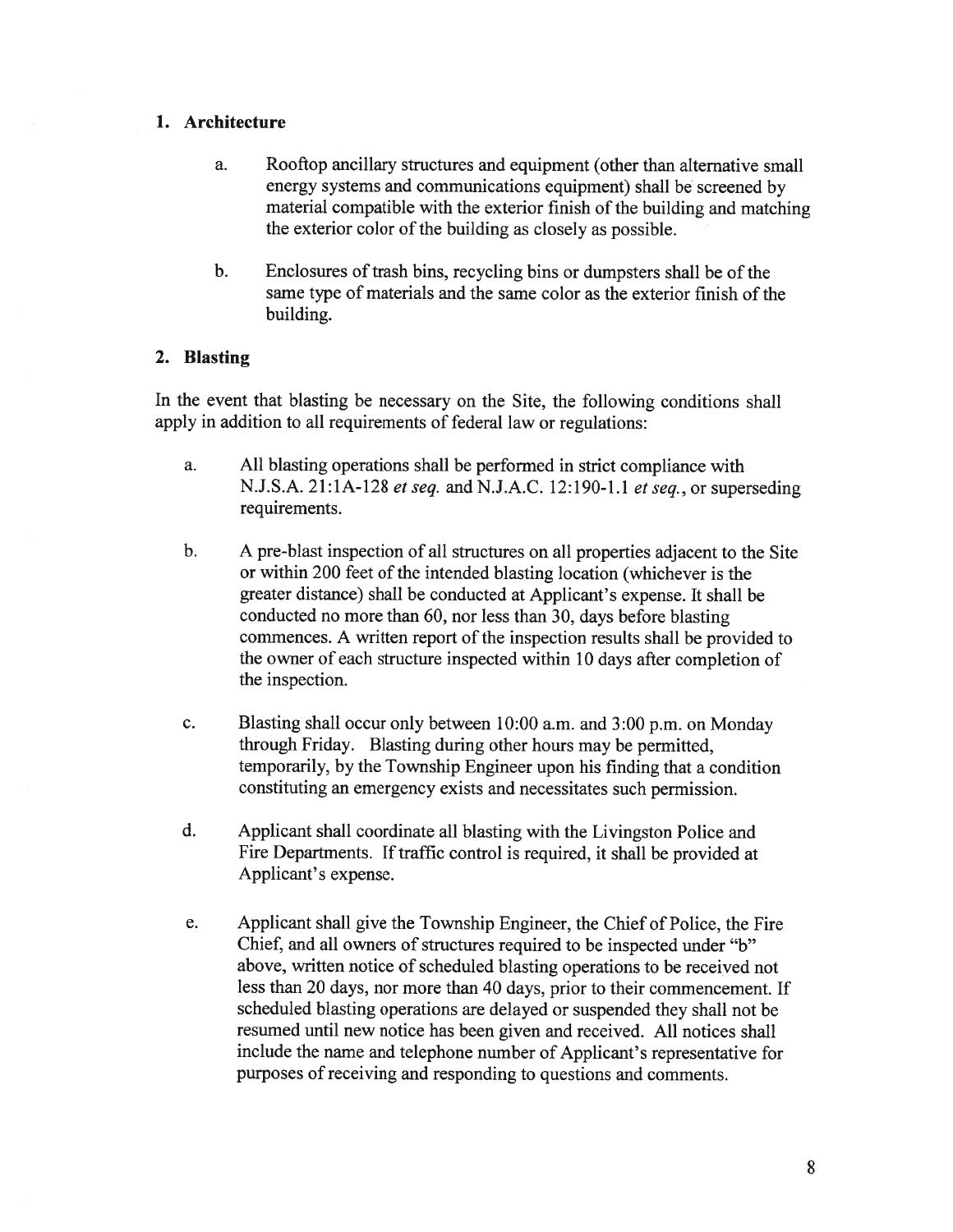f. These conditions do not supersede any requirements of law or regulation that are more strict or restrictive.

# 3. Cleanliness During Demolition or Construction

- a. At the close of each work day the Site shall be thoroughly cleaned and all trash and construction debris, including that within buildings under construction, shall be <sup>p</sup>laced in covered dumpsters. Dumpsters shall be removed from the Site, and replaced, before they overflow.
- b. Not less often than weekly, and whenever else required by the Construction Official or the Township Engineer, the public streets adjacent to the Site shall be manually or mechanically broom swep<sup>t</sup> to remove dirt, mud or debris originating from the Site and located within 500 feet of the Site.
- c. Dust suppression methods acceptable to the Construction Official and the Township Engineer shall be utilized on the Site.

## 4. Deeds & Easements

- a. All conditions of approval that are continuing conditions shall be set forth within all deeds executed with regard to the Site.
- b. All deeds, easements, dedications or restrictions required by this approva<sup>l</sup> shall be subject to review and approva<sup>l</sup> by the Board Attorney prior to signing and shall be filed for recordation after such approval. The Applicant shall submit proo<sup>f</sup> of such recordation to the Board Secretary, the Township Engineer and the Construction Official prior to the issuance of any permits.

# 5. Detention Basins

- a. Stormwater managemen<sup>t</sup> basins shall be established on lots created for that purpose only. No structures that are not an approved part of the stormwater managemen<sup>t</sup> system shall be erected on any such lot. Such basins, together with their required landscaping and fencing, shall be completed, and shall have been inspected and approve<sup>d</sup> by the Township Engineer, prior to issuance of the first Certificate of Occupancy.
- b. If the approval of the Application calls for title to such <sup>a</sup> lot to be transferred to the Township; at such time as the Township accepts any new streets or roads on the Site, title to the lot shall be conveye<sup>d</sup> to the Township provided that the Township Engineer is then satisfied that the basin has been constructed in full compliance with all applicable requirements. The deed conveying such title shall be subject to prior approva<sup>l</sup> by both the Board Attorney and the Township Attorney.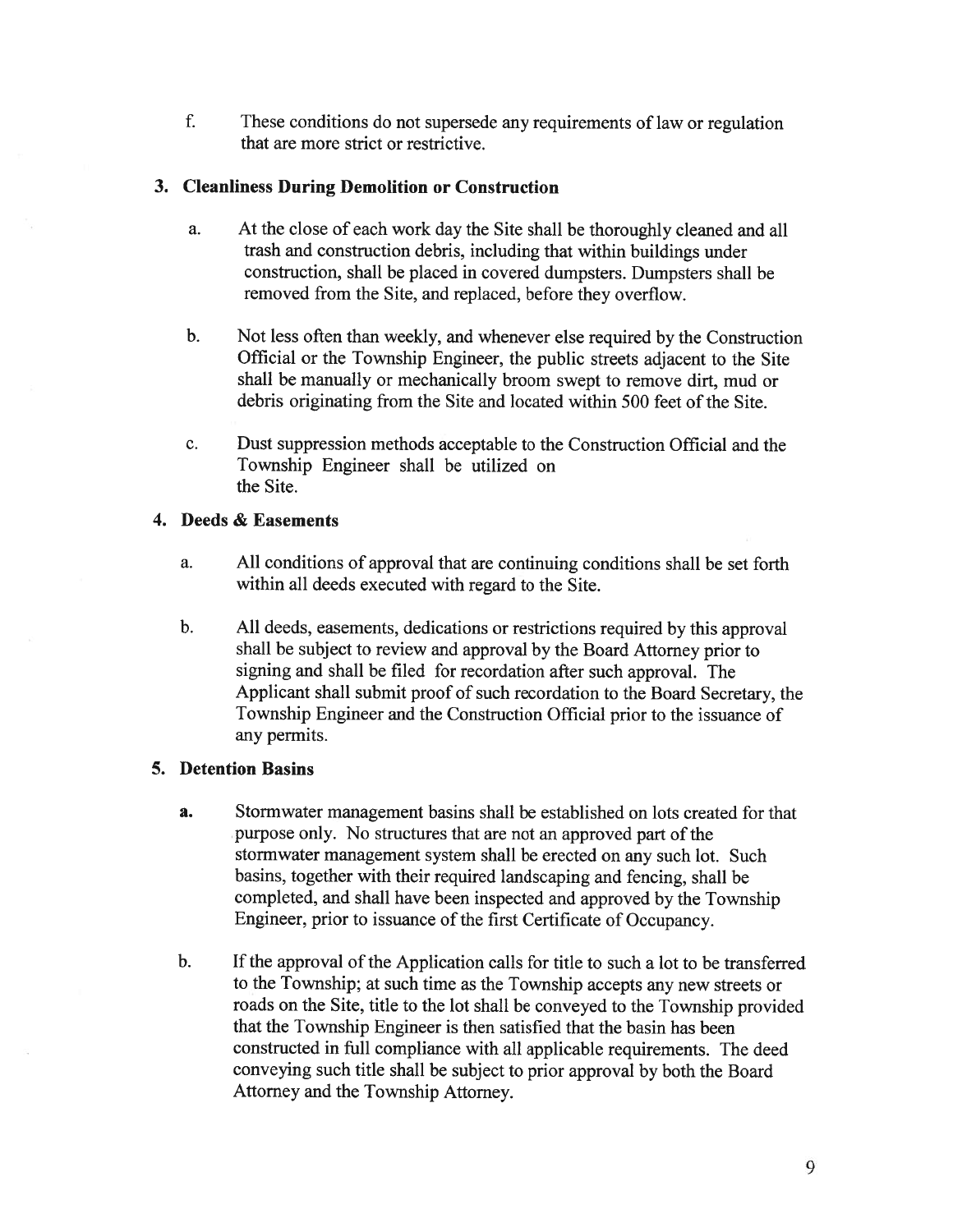- c. A maintenance plan meeting the requirements of the Residential Site Improvement Standards or the Township's Stormwater Control Ordinance, or both, as applicable, shall be prepared by Applicant and shall have received the approval of the Township Engineer prior to issuance of any construction permit. Any future revisions to the maintenance <sup>p</sup>lan shall not become effective until the Township Engineer's approval shall have been obtained.
- d. Unless maintenance of the basin is assumed by the Township or <sup>a</sup> public agency as its direct responsibility, (1) the maintenance <sup>p</sup>lan and any future revisions of it shall be recorded upon the deed of record for the property in terms approved in advance by both the Board Attorney and the Township Attorney; and, (2) the Applicant shall provide <sup>a</sup> performance bond for such maintenance, including landscaping and cleanliness.

#### 6. Final Plans

Prior to the issuance of any Township permit for demolition of any structure, preparation of the Site, or construction of any improvement:

- a. The full text of all of the conditions of this approval, and all plan changes agreed to in the course of the hearing, shall be set out on final <sup>p</sup>lans submitted to the Construction Official, the Township Engineer and the Board Secretary; and
- b. Such final <sup>p</sup>lans shall have been reviewed by the Board Secretary or the Board's Planning Consultant for determination of whether the <sup>p</sup>lans conform to the Board's approvals and shall then have been signed by the Board Chairman, the Board Secretary and the Township Engineer.
- c. Such final plans shall comply with the Uniform Construction Code and the Barrier Free Subcode as then in force in the State of New Jersey. If, during performance of work pursuant to the Board's resolution and permits that have been issued, field conditions indicate need for change(s), such need shall be called to the attention of both the Construction Official and the Township Engineer for approval of any such change before it is implemented. If any such change is significant, permission to amend the Site Plan may have to be sought from the Planning Board. Until all requirements under approved <sup>p</sup>lans and the Uniform Construction Code, including accessibility requirements, have been completed or bonded, any certificates of occupancy issued shall be temporary certificates only.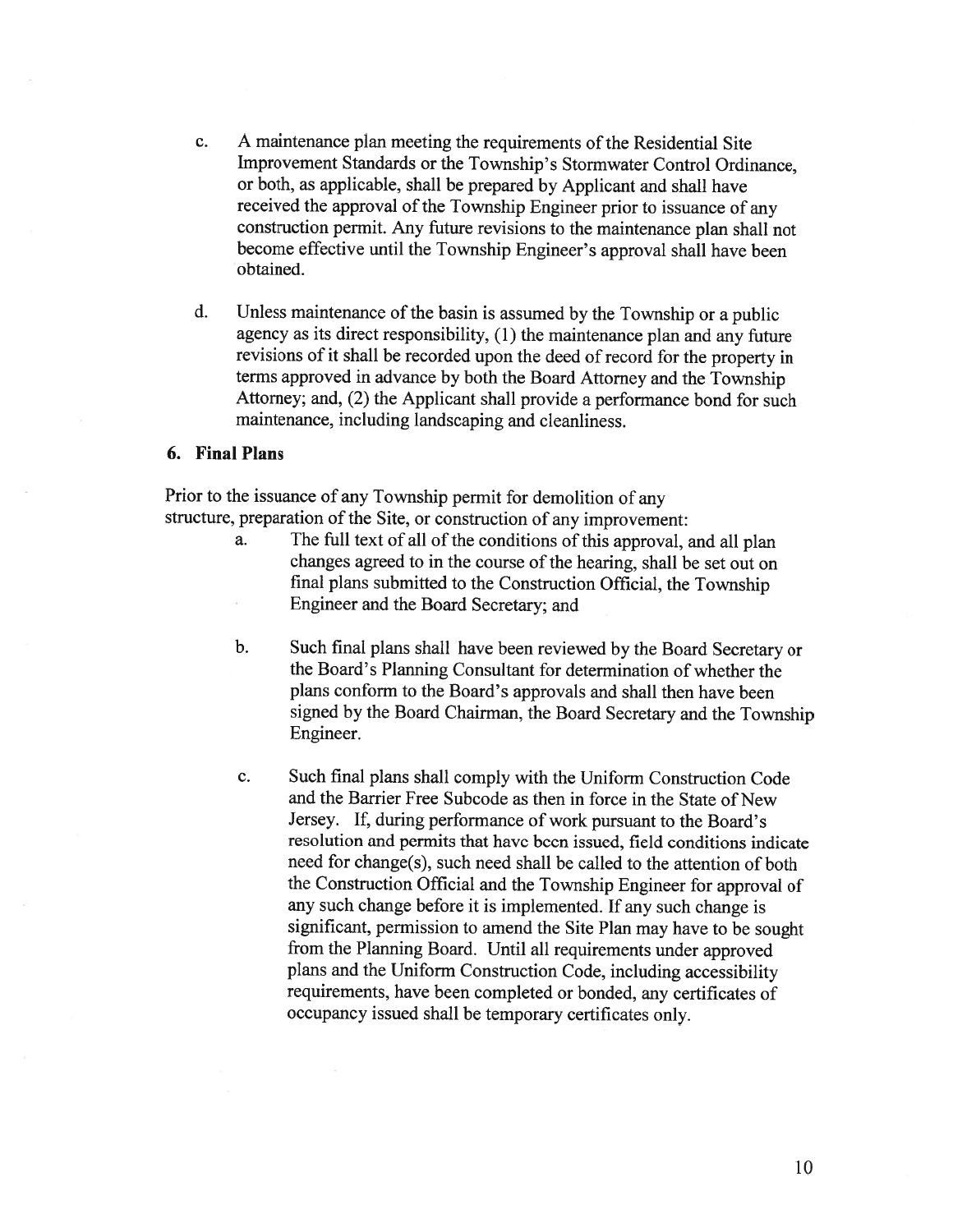### 7. Flood Hazards

- a. Insert on the final site plan and/or subdivision map <sup>a</sup> metes and bounds description of all flood hazard areas located on the Site.
- b. Insert in all deeds for individual lots that contain or are adjacent to flood hazard areas, and on the preliminary and final subdivision maps or plats, the following covenant: "The lands designated herein contain flood hazard areas. There shall be no disturbance of any kind as to any flood hazard area unless permitted by N.J.D.E.P. pursuan<sup>t</sup> to the Flood Hazard Control Act, N.J.S.A. 58:16A-50 et. seq. or superseding requirements."

### 8. Guarantees and Bonds

- a. The approval of this Application is subject to the posting, with terms acceptable to the Township Engineer, of any and all required performance guarantees, bonds, soil erosion and sediment control approvals, and any other requirements of Township ordinances prior to the issuance of any permits for commencement of site preparation or construction.
- b. This approva<sup>l</sup> is also conditioned upon the Applicant's providing, prior to issuance of the first Certificate of Occupancy, <sup>a</sup> performance guarantee acceptable to the Township Engineer for any aspects of the approve<sup>d</sup> landscaping or fencing that has not been completed by the time of issuance of such certificate.

# 9. Landscaping & Environmental Protection

- a. All deciduous trees <sup>p</sup>lanted shall have <sup>a</sup> caliper of not less than 2.5 inches measured at <sup>a</sup> height of 4.5 feet above ground level. All evergreen trees planted shall have <sup>a</sup> height of 6.0 to 8.0 feet.
- b. Street shade trees shall be planted as required by Township Code § 170-<br>72 and shall not be included in the calculation of Replacement Trees required by the Trees Ordinance.
- c. Any tree or other <sup>p</sup>lanting installed in accordance with the <sup>p</sup>lans which dies shall be replaced, within the current or next planting season, in kind and at the same size as it had reached at the time of death; excep<sup>t</sup> that if it died more than three years after <sup>p</sup>lanting its replacement need not be larger than the size it had reached three years after <sup>p</sup>lanting. The same replacement requirements shall apply to any tree or other <sup>p</sup>lanting installed in accordance with the <sup>p</sup>lans if subsequently removed because of damage or disease.
- d. No tree existing on the Site at the time of filing of the application shall be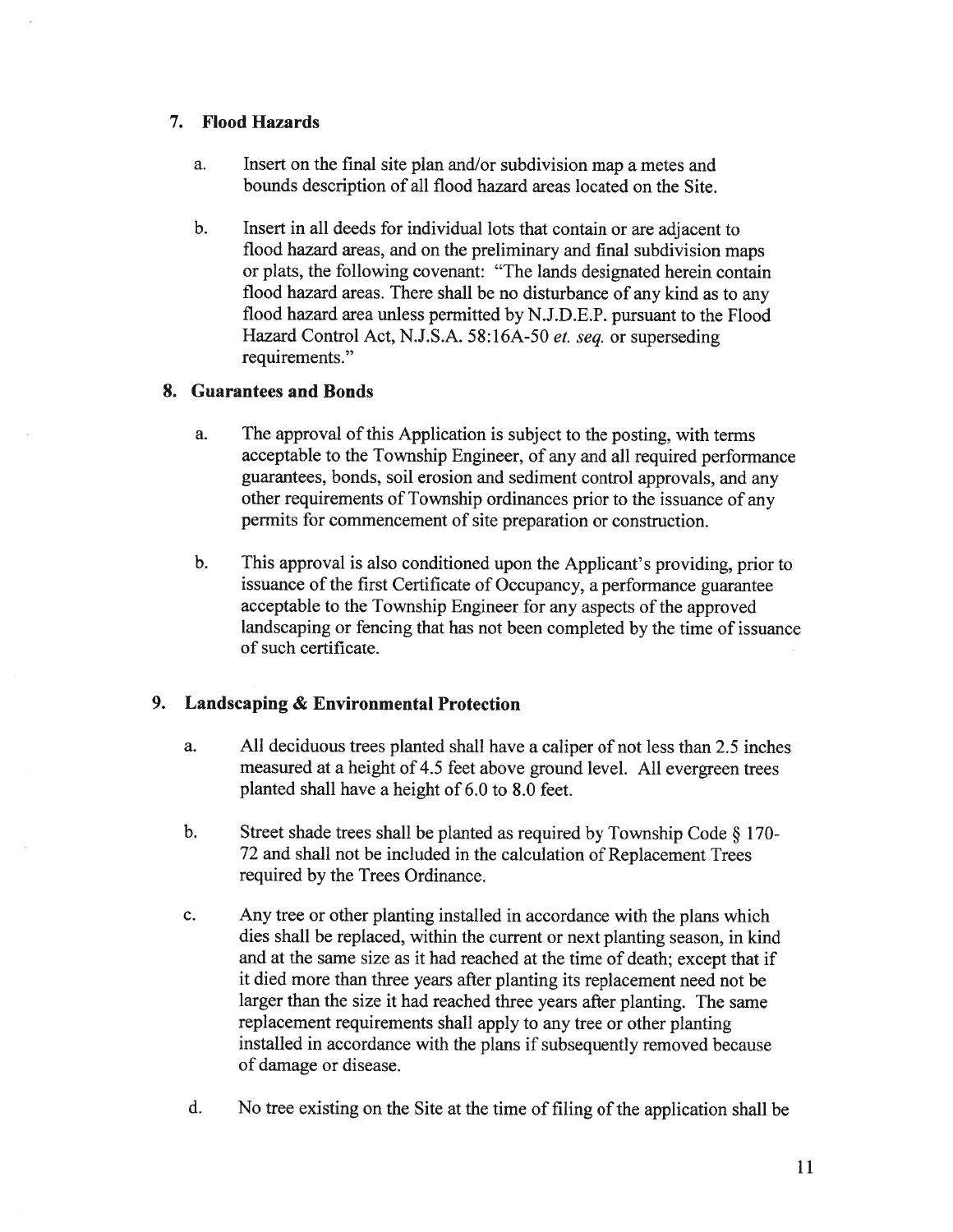removed unless removal is approve<sup>d</sup> under the Trees Ordinance or by this Board. Every existing tree to be preserve<sup>d</sup> shall be tagged and shall be shown on the Site Plan or Subdivision Plan. During site preparation and during construction, each such tree shall be protected by snow fencing or <sup>a</sup> more substantial means approved by the Construction Official. No soils, excavated materials, or any construction equipment or building materials, shall be stored or operated within <sup>a</sup> root protection zone that shall be the greater distance of (i) the crown drip line, or (ii) <sup>a</sup> distance equa<sup>l</sup> to caliper multiplied by one (1) foot, (but never less than eight (8) feet from the trunk of <sup>a</sup> tree to be preserved), or anywhere else where such soil or materials can adversely affect the health of trees to be preserved. All work done within the root protection zone shall be accomplished with hand tools.

- e. The grade of land located within the root protection zone shall not be raised or lowered more than three (3) inches unless compensated for by welling or retaining wall methods; but in no event shall welling or retaining walls be installed less than eight (8) feet from the trunk of <sup>a</sup> tree.
- f. During site preparation or construction, no fuel storage, and no refueling, maintenance, repair or washdown of construction vehicles or equipment, shall occur within fifty (50) feet of any tree to be preserved.
- g. Any provision of the Trees Ordinance, Chapter 306 of the Code of the Township of Livingston, that establishes <sup>a</sup> conflicting standard or requirement shall control.
- h. No mulch shall be placed, or allowed to accumulate, within six inches of the trunk of any tree or shrub <sup>p</sup>lanted on the Site in compliance with this resolution. Mulch shall not be applied, or allowed to accumulate, elsewhere within the drip line of the tree or shrub to a depth in excess of four inches.

#### 10. Noise

- a. No site preparation, demolition or construction activity shall be performed on the Site on Sundays, or before 7:30 a.m. or after 5:00 p.m. on weekdays, or before 9:00 a.m. or after 5:00 p.m. on Saturdays or federal holidays.
- b. All vehicles and motorized machinery operated on the Site shall be equipped with properly operating mufflers.
- c. No site preparation, demolition or construction activity (other than authorized blasting) shall produce, at the property line, (i) continuous airborne sound at <sup>a</sup> sound level in excess of 65 dBa, or which has an octave band sound pressure level in decibels which exceeds the standards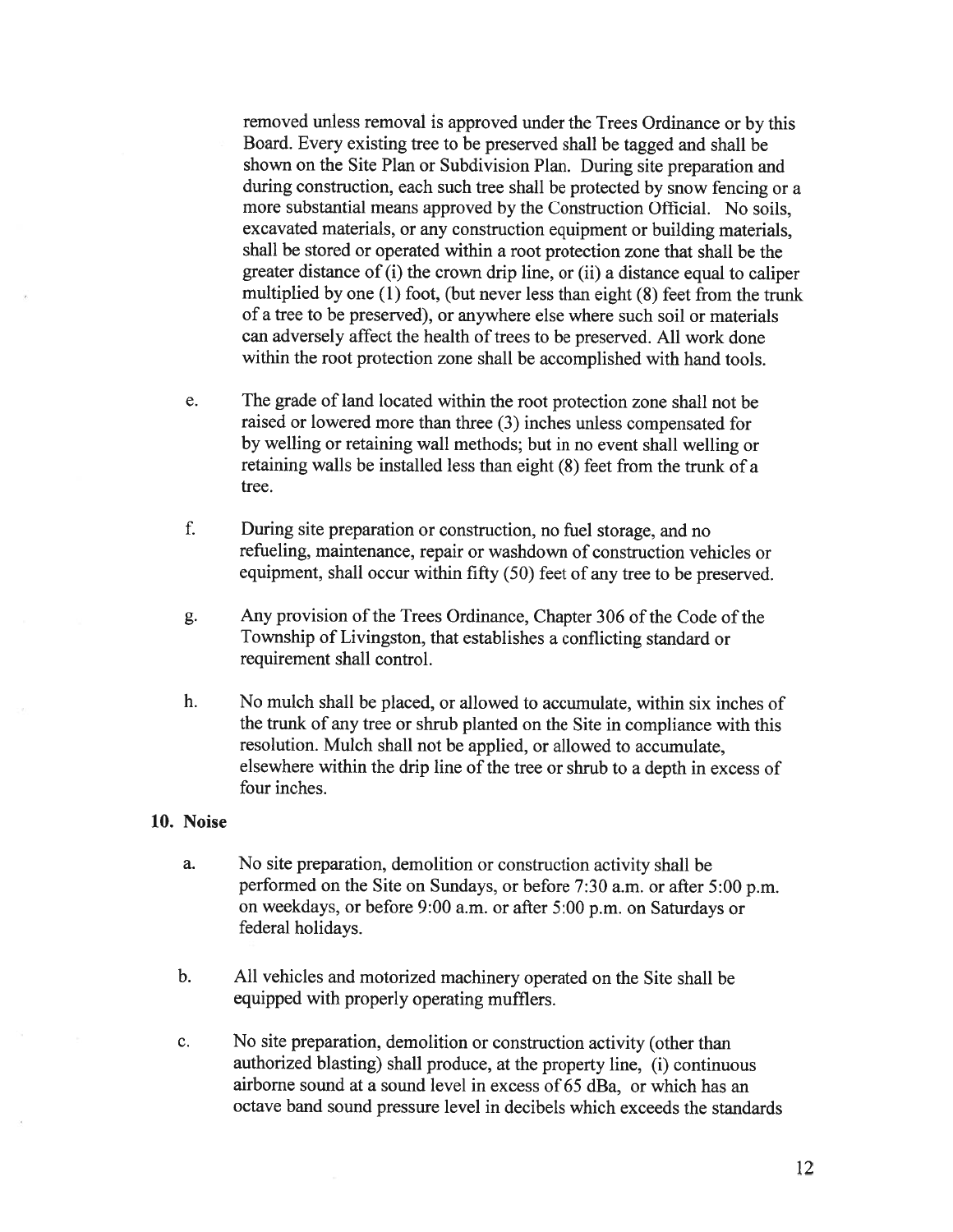provided in 32 N.J.R. 2230 et. seq., or (ii) impulsive sound in air which has <sup>a</sup> peak sound pressure level in excess of <sup>80</sup> decibels, or (iii) impulsive sound in air which repeats more than four times in any hour and has <sup>a</sup> peak sound pressure level in excess of 50 decibels.

d. Relief from these noise conditions may be permitted, temporarily, by the Township Engineer upon his finding that <sup>a</sup> circumstance constituting an emergency exists and necessitates such permission.

#### 11. Other Governmental Approvals

- a. Applicant shall comply with all applicable Federal, State and local laws and regulations and obtain any other governmental approvals required for implementation of this application as approved. If any other governmental agency or authority grants <sup>a</sup> waiver of or variance from any law, rule or regulation, or imposes any condition or requirement, which affects this approval or any of the conditions contained herein, then this Board shall have the right to review such action as it relates to this Board's approval or conditions and to modify, amend or revoke its approval and/or conditions.
- b. No Township permit for demolition of any structure, or preparation of the Site or construction of any improvement shall be issued until proof of request for such required approvals and any action thereupon, shall have been presented to the Construction Official and the Board Secretary by the Applicant.

### 12. Paving and Sidewalks

- a. Applicant shall install the top course of street paving:
	- (1) For residential development not later than the earlier of three (3) years after the issuance of the first Certificate of Occupancy or three (3) months after fifty percent (50%) of residential units have received Certificates of Occupancy.
	- (2) For non-residential or mixed-use development, prior to issuance of the first Certificate of Occupancy.

b. All manholes, catch basins, and driveway curbs shall be ramped until the top course of street paving has been installed.

c. All sidewalks shall be constructed of concrete or of non-asphalt payers and shall be not less than four feet wide in <sup>a</sup> residence district or five feet wide in the Business Improvement District. Existing sidewalks that do not meet prior Township Code requirements shall be replaced to the standard for the new sidewalks.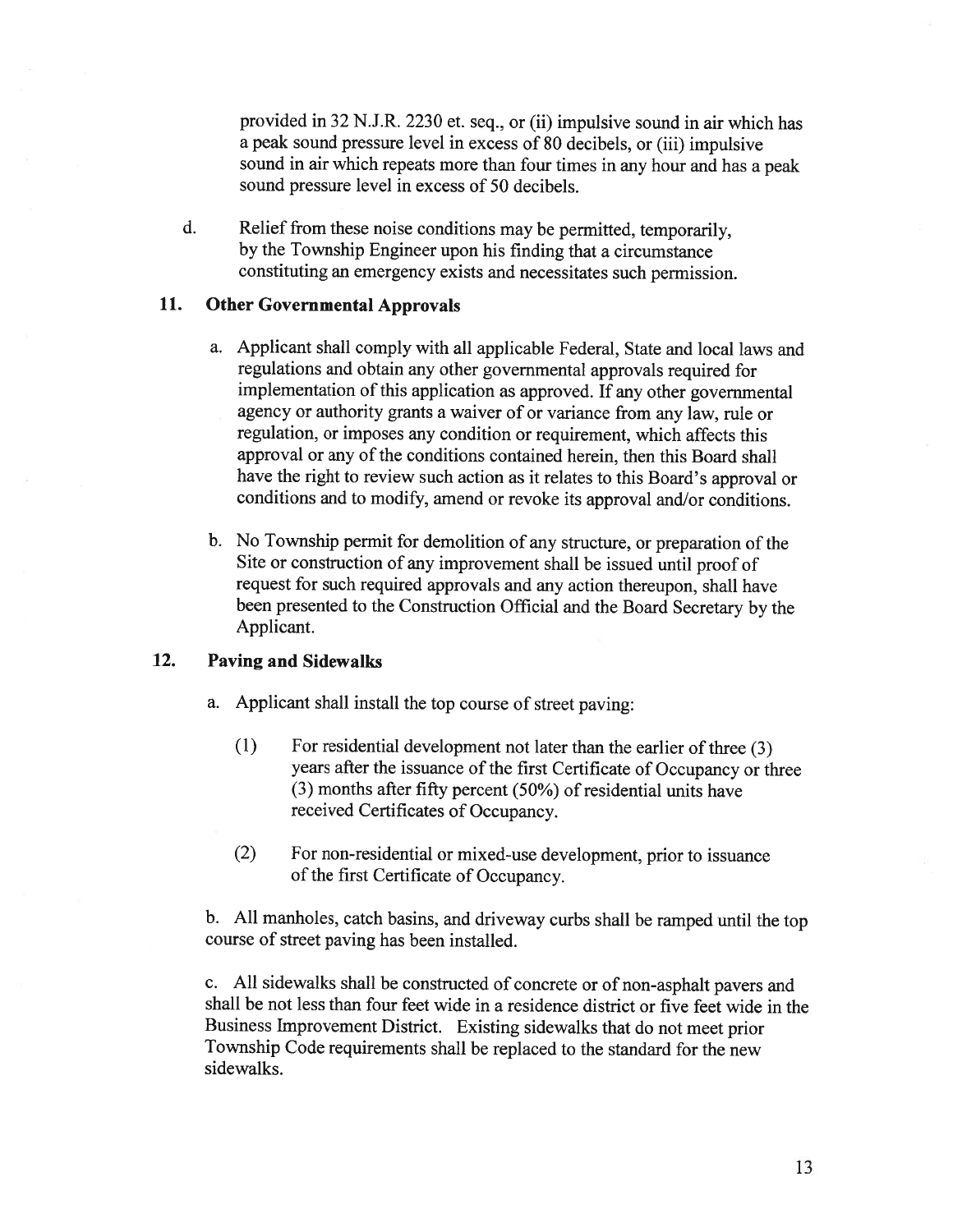#### 13. Signs

The Board retains jurisdiction over any and all signs until the final Certificate of Occupancy has been issued.

### 14. Traffic and Parking Safety and Enforcement

- a. At the time of applying for <sup>a</sup> building permit the Applicant shall submit proof of having filed <sup>a</sup> written reques<sup>t</sup> pursuan<sup>t</sup> to, and in accordance with, N.J.S.A. 39:5A-1, requesting that N.J.S.A. 39:1-1 et seq. be made applicable to the roads, streets, driveways, parking areas, etc. within the Site. The Applicant shall provide proof of the governmental action on such reques<sup>t</sup> to the Construction Official prior to issuance of the final Certificate of Occupancy.
- b. Lines of sight established for entrance and exit driveways of the Site shall be shown on the as-built site plans, and no structures, trees or <sup>p</sup>lants that would interfere with such lines of sight shall be permitted at any time.
- c. All traffic and parking provisions in the approved site <sup>p</sup>lans or otherwise required by the Board's resolution shall be accomplished prior to issuance of the first Certificate of Occupancy.
- d. The Applicant shall comply with State law and applicable Township ordinances regarding handicapped parking and shall maintain such spaces and all the traffic and parking signage and markings on the Site in goo<sup>d</sup> order and repair.

### 15. Utilities for Site Plans and Major Subdivisions

Applicant shall construct all utilities underground as required by law, and shall submit to the Engineering Department <sup>a</sup> written instrument from each serving utility evidencing full compliance with this condition and with Township Code § 170- <sup>73</sup> .A.( 17) before issuance of any Certificate of Occupancy.

### 16. Wetlands

- a. Applicant shall insert on the final subdivision map and/or site <sup>p</sup>lan <sup>a</sup> metes and bounds description of all wetlands, wetlands transition areas, and buffers on the Site.
- b. Where applicable, each deed for <sup>a</sup> lot, and the subdivision <sup>p</sup>lat, shall contain the following language: "The lands designated herein contain wetlands and wetlands transition areas. There shall be no disturbance of any kind as to any wetlands or wetlands transition areas unless permitted by N.J.D.E.P. pursuan<sup>t</sup> to law, and Best Management Practices (as defined in N.J.A.C.